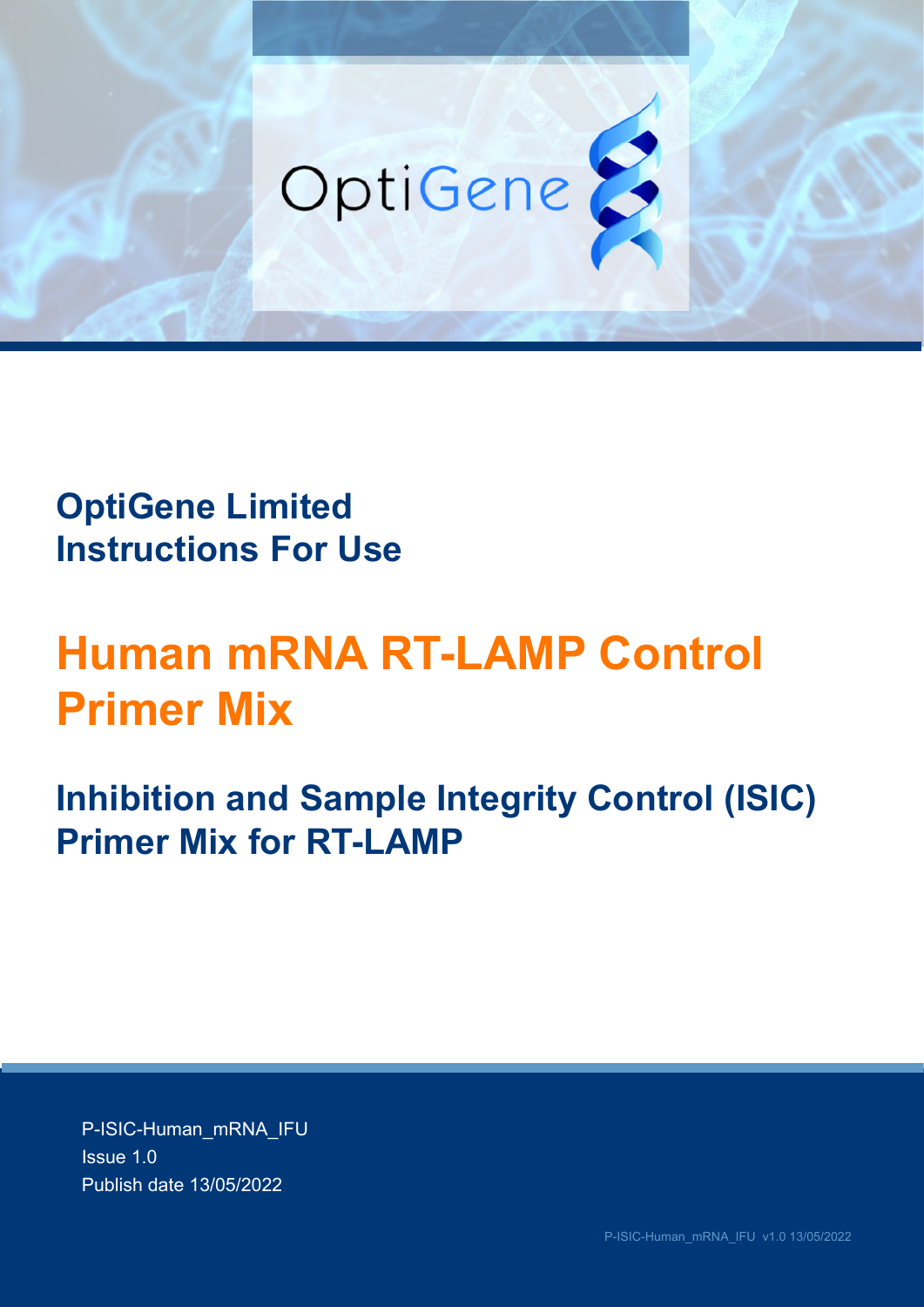# **OptiGene Limited Instructions For Use (IFU)**

# **Human mRNA RT-LAMP Control Primer Mix**

Inhibition and Sample Integrity Control (ISIC) Primer Mix for RT-I AMP

# $C \in |ND|$



Each tube contains 500 reactions



P-ISIC-Human\_mRNA-500 (500 reactions) P-ISIC-Human\_mRNA-2500 (2500 reactions) P-ISIC-Human\_mRNA-5000 (5000 reactions)



OptiGene Limited, Unit 5 Blatchford Rd, Horsham, West Sussex, RH13 5QR

[www.optigene.co.uk](http://www.optigene.co.uk/) [info@optigene.co.uk](mailto:info@optigene.co.uk)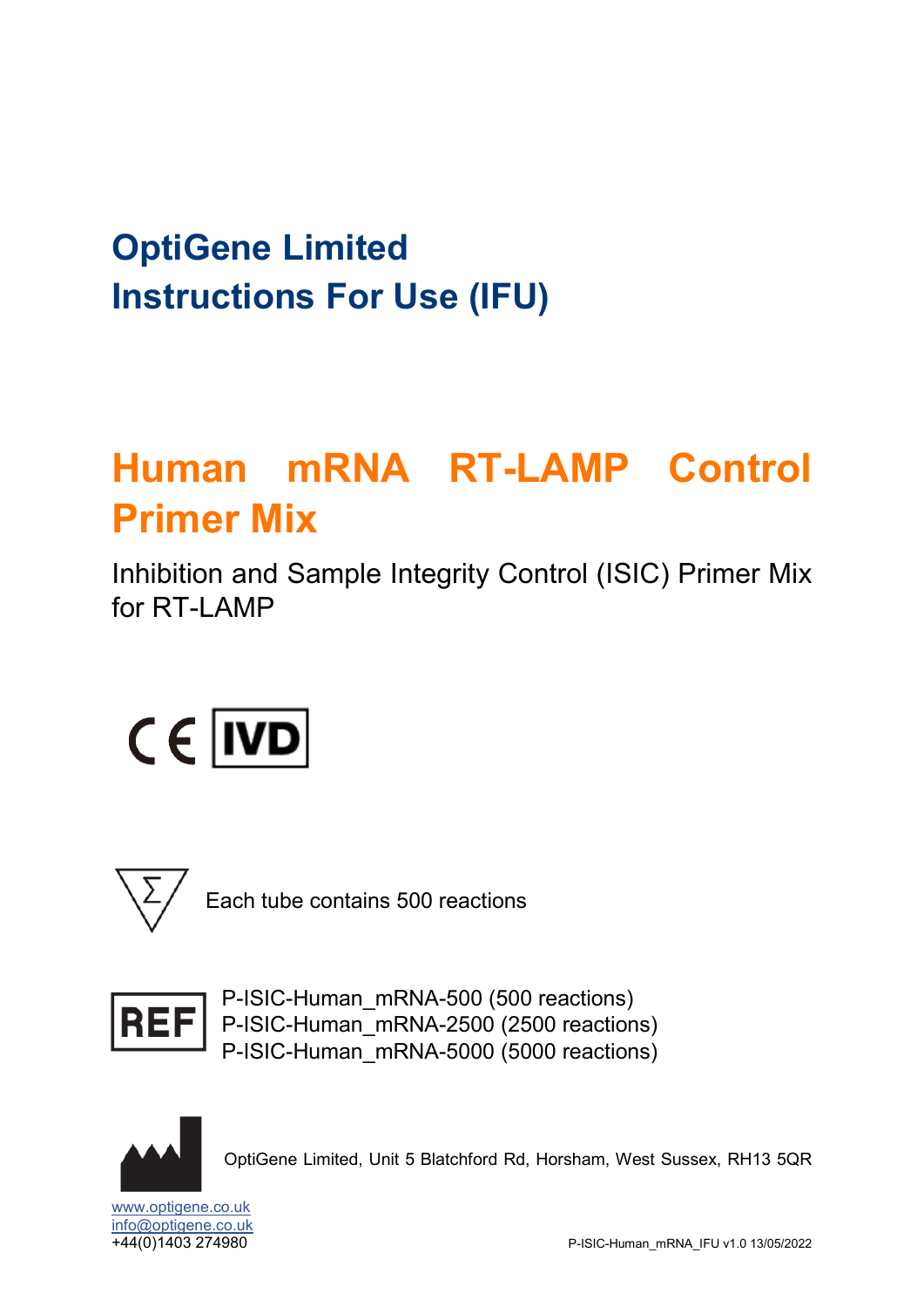

|     | <b>Contents</b> |    |  |
|-----|-----------------|----|--|
| 1.  |                 |    |  |
| 2.  |                 |    |  |
| 3.  |                 |    |  |
| 4.  |                 |    |  |
|     | 4.1.            |    |  |
|     | 4.2.            |    |  |
| 5.  |                 |    |  |
|     | 5.1.            |    |  |
| 6.  |                 |    |  |
| 7.  |                 |    |  |
|     | 7.1.            |    |  |
|     | 7.2.            |    |  |
|     | 7.3.            |    |  |
| 8.  |                 |    |  |
|     | 8.1.            |    |  |
|     | 8.2.            |    |  |
| 9.  |                 |    |  |
|     | 9.1.            |    |  |
|     | 9.2.            |    |  |
|     | 9.3.            |    |  |
|     | 9.4.            |    |  |
| 10. |                 |    |  |
| 11. |                 |    |  |
| 12. |                 | 13 |  |
|     | 12.1.           |    |  |
|     | 12.2.           |    |  |
|     | 12.3.           |    |  |
| 13. |                 |    |  |
| 14. |                 |    |  |
| 15. |                 |    |  |
| 16. |                 |    |  |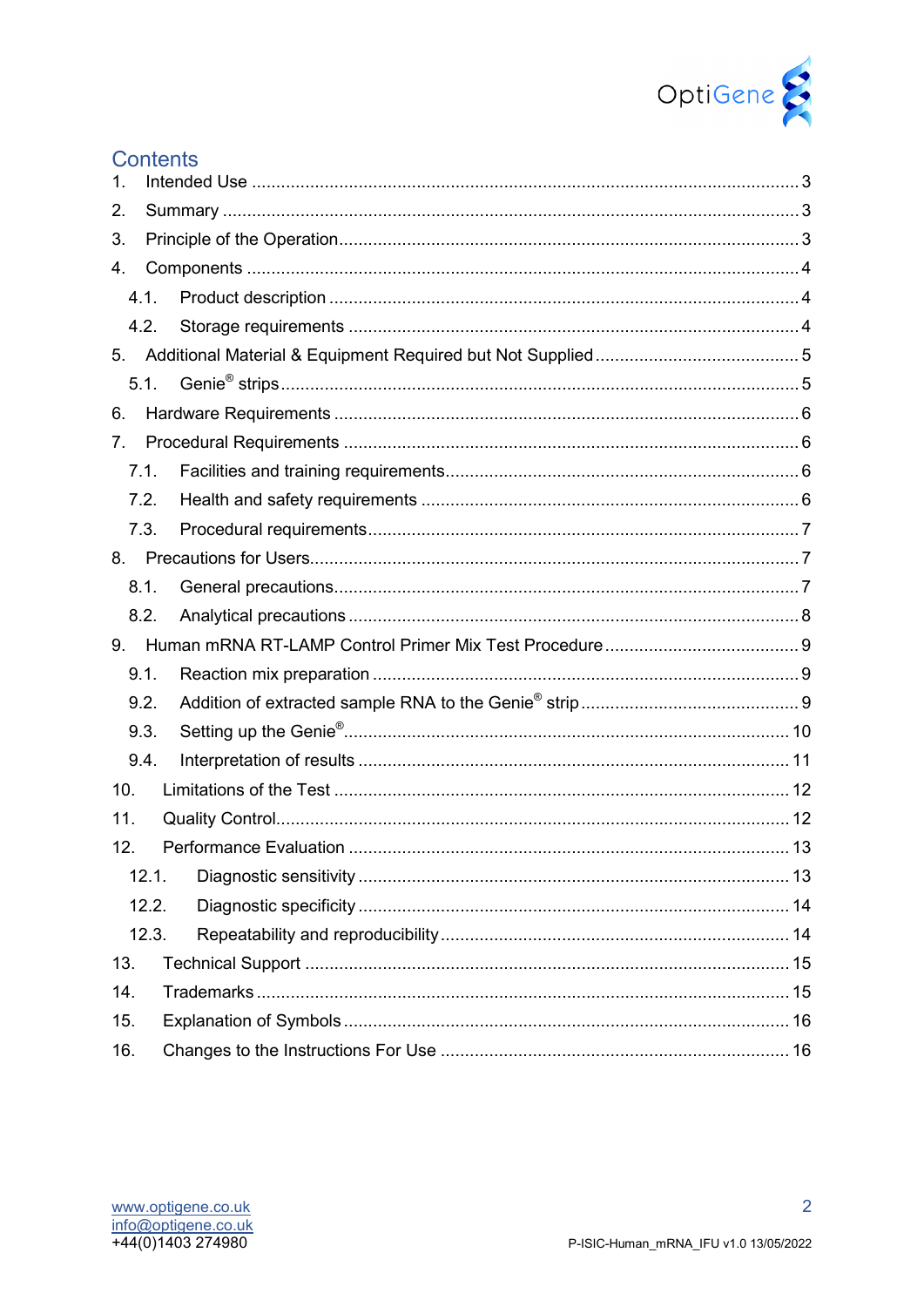

# <span id="page-3-0"></span>1. Intended Use

The Human mRNA RT-LAMP Control Primer Mix is intended for use as an inhibition and sample integrity control (ISIC) primer mix for Reverse Transcription Loop-mediated isothermal AMPlification (RT-LAMP). Primers target human ribosomal mRNA. The primer mix is intended to be used with OptiGene RT-LAMP reagents and has been tested for use with the following mastermixes (Table 1):

**Table 1.** OptiGene Limited *in vitro* diagnostic kits

| Mastermix                    | Sample type          | Kit catalogue code           |
|------------------------------|----------------------|------------------------------|
| <b>RNA RT-LAMP Mastermix</b> | <b>Extracted RNA</b> | COVID-19 RNA RT-LAMP KIT-500 |

When used in combination with OptiGene RT-LAMP reagents, amplification and detection of human ribosomal mRNA indicates that sample processing has been performed correctly and that the sample is not inhibitory. The Human mRNA RT-LAMP Control Primer Mix is intended for use as a singleplex primer set. It must not be used in combination with other RT-LAMP primers as an internal control primer set, it must be set-up as a separate RT-LAMP reaction. The kit is intended for use by laboratory trained personnel in an appropriately equipped facility.

# <span id="page-3-1"></span>2. Summary

False negative results can be achieved in molecular assays for a number of reasons, including failures in sample extraction, sample degradation, the presence of inhibitory substances and incorrect assay set-up.

By confirming the presence of host nucleic acid within a sample, the Human mRNA RT-LAMP Control Primer Mix can be used to ensure that sample processing has been performed correctly and that a sample is not inhibitory.

# <span id="page-3-2"></span>3. Principle of the Operation

The Human mRNA RT-LAMP Control Primer Mix is an *in vitro* diagnostic primer set for use in RT-LAMP for the detection of human ribosomal mRNA. The detection is carried out in a one-step, closed tube format where the reverse transcription and subsequent amplification of the specific target sequence occur in the same reaction well.

The Genie® II, III & HT devices monitor amplification of product in real-time using fluorescence detection. The Genie<sup>®</sup> platforms (section 6) automatically run an anneal curve at the end of amplification, where reactions are heated to 98°C and slowly cooled. This acts as a secondary confirmatory check - ensuring LAMP amplicons are specific to human ribosomal mRNA. The final result is interpreted and reported automatically from both the amplification time and the anneal temperature.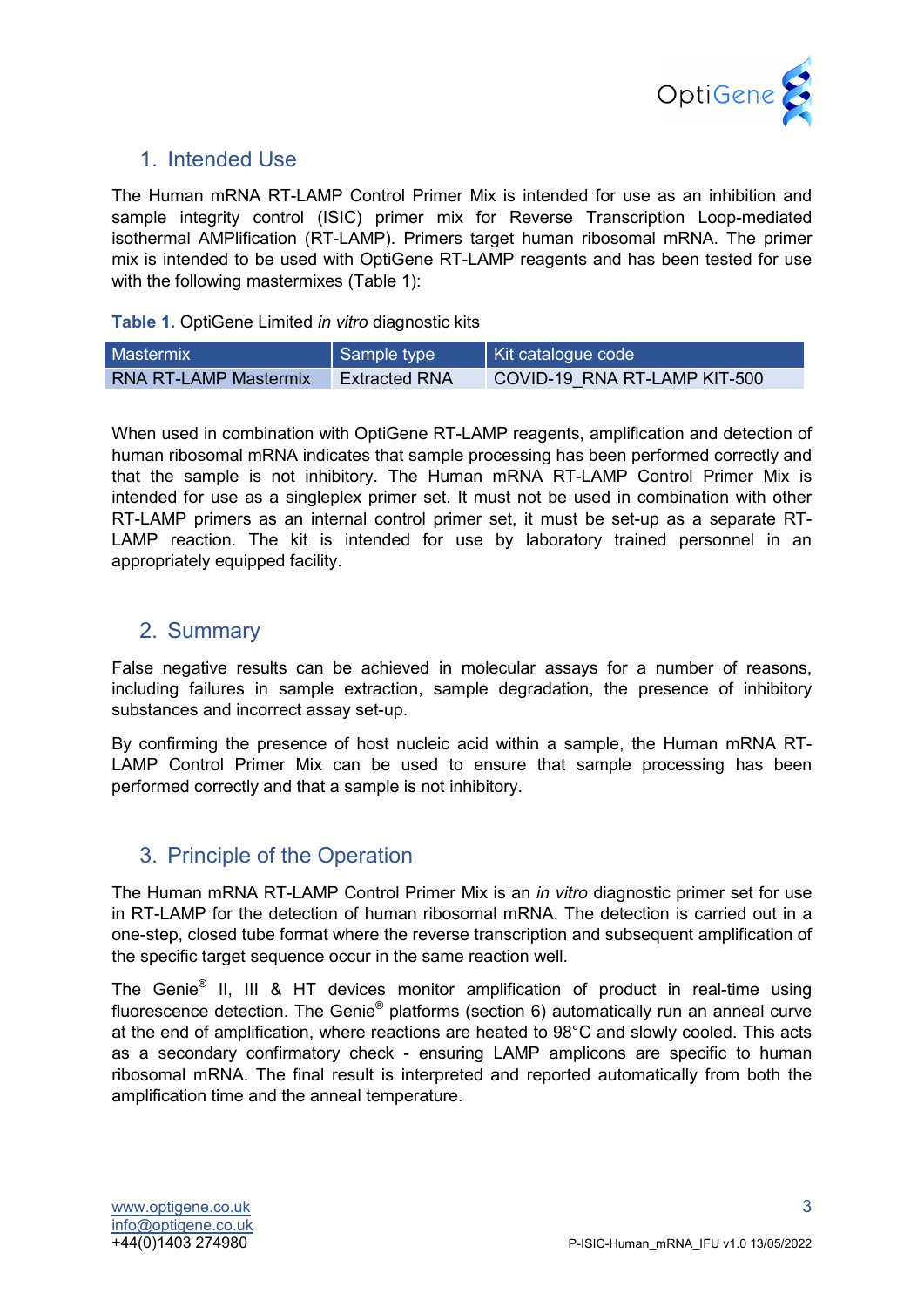

# <span id="page-4-0"></span>4. Components

The Human mRNA RT-LAMP Control Primer Mix is supplied in liquid form, with each tube sufficient to run 500 reactions. Three pack sizes are available (Table 2), each provided with a kit data sheet (Figure 1).

| Catalogue number       |       | Number of vials   Reactions per vial | Lid colour  |
|------------------------|-------|--------------------------------------|-------------|
| P-ISIC-Human mRNA-500  |       | 500                                  | <b>Blue</b> |
| P-ISIC-Human mRNA-2500 | - 5   | 500                                  | <b>Blue</b> |
| P-ISIC-Human mRNA-5000 | $-10$ | 500                                  | <b>Blue</b> |



**Figure 1.** Contents of P-ISIC-Human\_mRNA-500

#### <span id="page-4-1"></span>4.1. Product description

The Human mRNA RT-LAMP Control Primer Mix is a 10X primer mix, containing oligonucleotide primers specific to human ribosomal mRNA. The product is designed to be used alongside OptiGene RT-LAMP reagents.

#### <span id="page-4-2"></span>4.2. Storage requirements

- Human mRNA RT-LAMP Control Primer Mix is shipped cold.
- On arrival, store in the original packaging at -17°C to -25°C (**NOT** using a frost-free freezer).
- The reagents should not be used past the expiry date as indicated on the outer packaging label and individual tube labels.
- Reagents may be aliquoted into smaller volumes if necessary.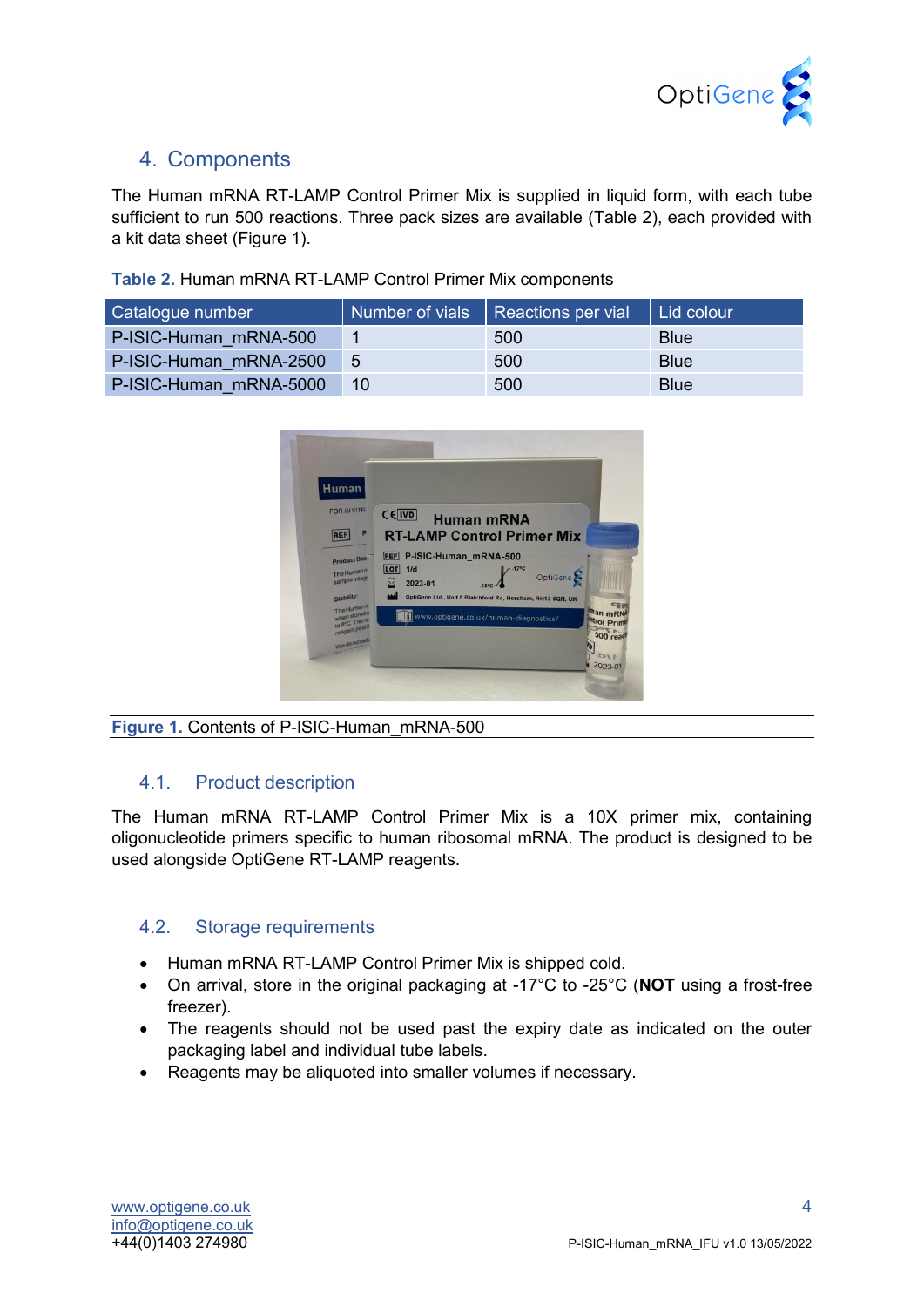

# <span id="page-5-0"></span>5. Additional Material & Equipment Required but Not Supplied

The following list (Table 3) includes materials and equipment that are required for use but are not included within the Human mRNA RT-LAMP Control Primer Mix.

| Material / Equipment                              | <b>Details</b>                                                             |
|---------------------------------------------------|----------------------------------------------------------------------------|
| <b>RT-LAMP Mastermix</b>                          | OptiGene Ltd. in vitro diagnostic kits                                     |
| Adjustable calibrated pipettes                    |                                                                            |
| Pipette tips (filter tips)                        | Barrier tips appropriate for the pipettes selected                         |
| Mini vortex                                       |                                                                            |
| Mini tube centrifuge                              | e.g. Genie <sup>®</sup> Centrifuge (cat. OP-FUGE)                          |
| Genie <sup>®</sup> II, III or HT device           | See Section 6                                                              |
| Genie <sup>®</sup> tube strips                    | OptiGene Limited Genie <sup>®</sup> strips<br>(cat. OP-0008 [section 5.1]) |
| Genie <sup>®</sup> Strip Holder or cool<br>block* | OptiGene Limited Genie® strip holder (cat. GBLOCK)                         |
| <b>Plastic wear</b>                               | 2 ml screw cap tubes or 1.5 ml flip-top tubes                              |
| Nuclease-free water                               |                                                                            |
| DNA/RNA degradation solution                      | e.g. DNAZap™ (cat. AM9890) or equivalent                                   |
| RNA extraction kit**                              | RNA or total nucleic acid                                                  |
| <b>Appropriate PPE</b>                            |                                                                            |

**Table 3.** Additional material and equipment required

\*We recommend reactions are set up using a pre-cooled block, for example Genie® Strip Holders. \*\*Validation has been performed using Maxwell® RSC Viral Total Nucleic Acid Purification Kit and Maxwell® RSC 48 Instrument; other extraction methods require in-house validation.

# 5.1. Genie<sup>®</sup> strips

<span id="page-5-1"></span>All of the Genie<sup>®</sup> instruments operate with the OptiGene strip-of-8 reaction tubes (catalogue number Genie® strips OP-0008-50 [50 strips] and OP-0008-500 [500 strips]). This proprietary consumable incorporates attached, locking caps which allow for a closed tube assay to prevent cross-contamination.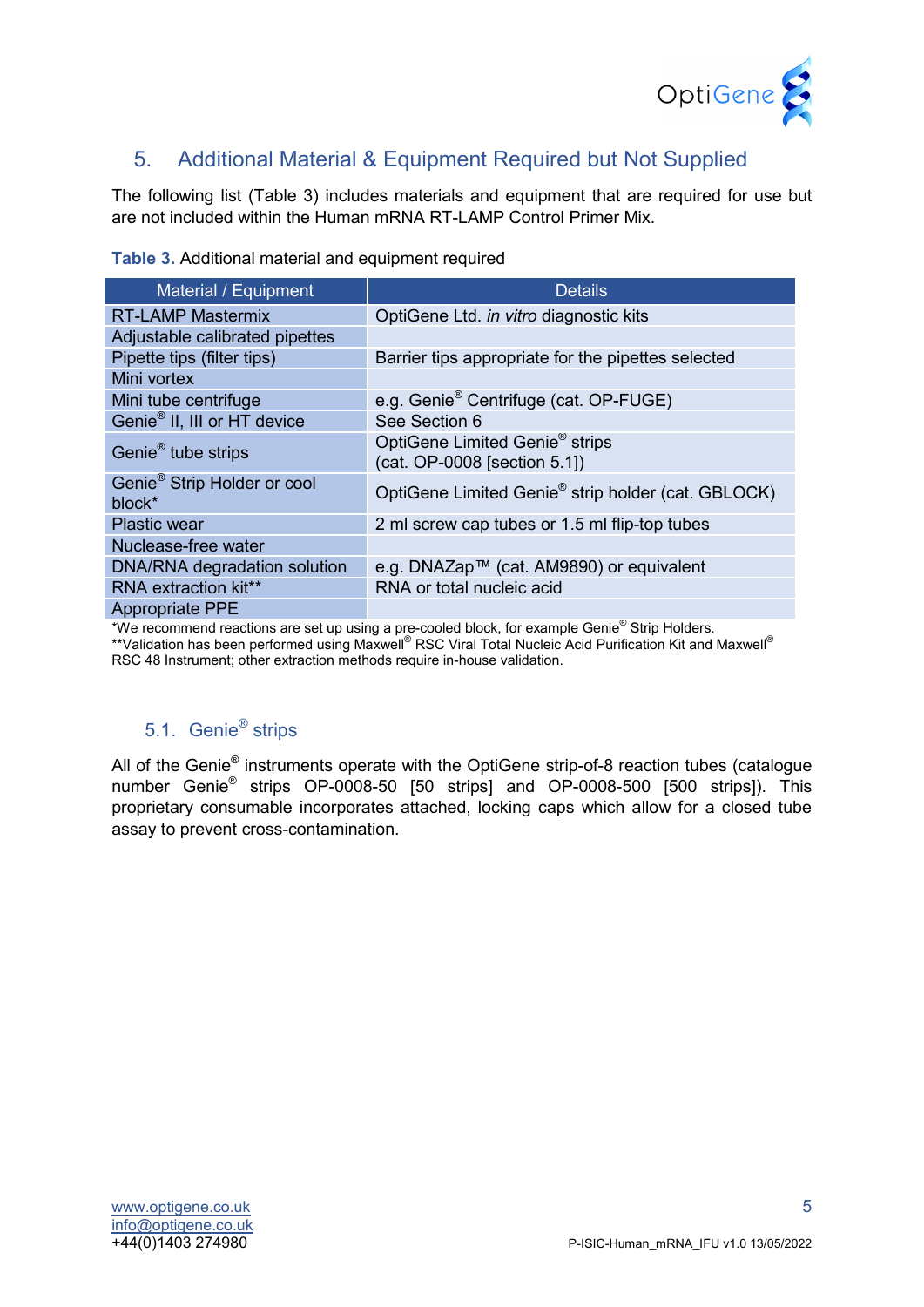

### <span id="page-6-0"></span>6. Hardware Requirements

The Human mRNA RT-LAMP Control Primer Mix has been validated for use on the OptiGene Limited Genie® platforms (Table 4).

# Table 4. Genie<sup>®</sup> platforms for running the assay

| Platform               | <b>Specifications</b>                                                                                                                                                                                                                                                                           |
|------------------------|-------------------------------------------------------------------------------------------------------------------------------------------------------------------------------------------------------------------------------------------------------------------------------------------------|
| Genie <sup>®</sup> III | <b>Catalogue number: GEN3-01</b><br>Number of wells: 8 wells (1 x Genie <sup>®</sup> strip)<br>Dimensions: 25 (L) x 16 (W) x 8.5 (H) cm<br>Rechargeable lithium battery: plug in or run for over 4 hours between charges                                                                        |
| Genie <sup>®</sup> II  | <b>Catalogue number: GEN2-01</b><br>Number of wells: 16 wells (2 x Genie <sup>®</sup> strips)<br>Dimensions: 20 (H) X 21 (D) X 30 (W) cm<br>Rechargeable lithium battery: plug in or run for over 4 hours between charges<br>Full random access: use any block, or number of blocks, at anytime |
| Genie <sup>®</sup> HT  | <b>Catalogue number: GEN-HT-01</b><br>Number of wells: 96 wells (12 x Genie <sup>®</sup> strips)<br>Dimensions: 63.5 (L) X 43.4 (W) X 15.3 (H) cm<br>Internal power supply: universal<br>Full random access: use any block, or number of blocks, at anytime                                     |

All of the Genie<sup>®</sup> instruments should be set up and run by following the instruction manual provided.

## <span id="page-6-1"></span>7. Procedural Requirements

#### <span id="page-6-2"></span>7.1. Facilities and training requirements

The Human mRNA RT-LAMP Control Primer Mix should be used in an appropriately equipped facility by trained staff.

#### <span id="page-6-3"></span>7.2. Health and safety requirements

All samples should be handled following conventional biosafety precautions. National guidelines on biosafety should be followed in all circumstances. Used materials, kits and samples should be discarded according to national guidelines on biosafety and local waste policy.

The Material Safety Data Sheet (MSDS) for the Human mRNA RT-LAMP Control Primer Mix is available from the OptiGene Limited website (http://www.optigene.co.uk/humandiagnostics/).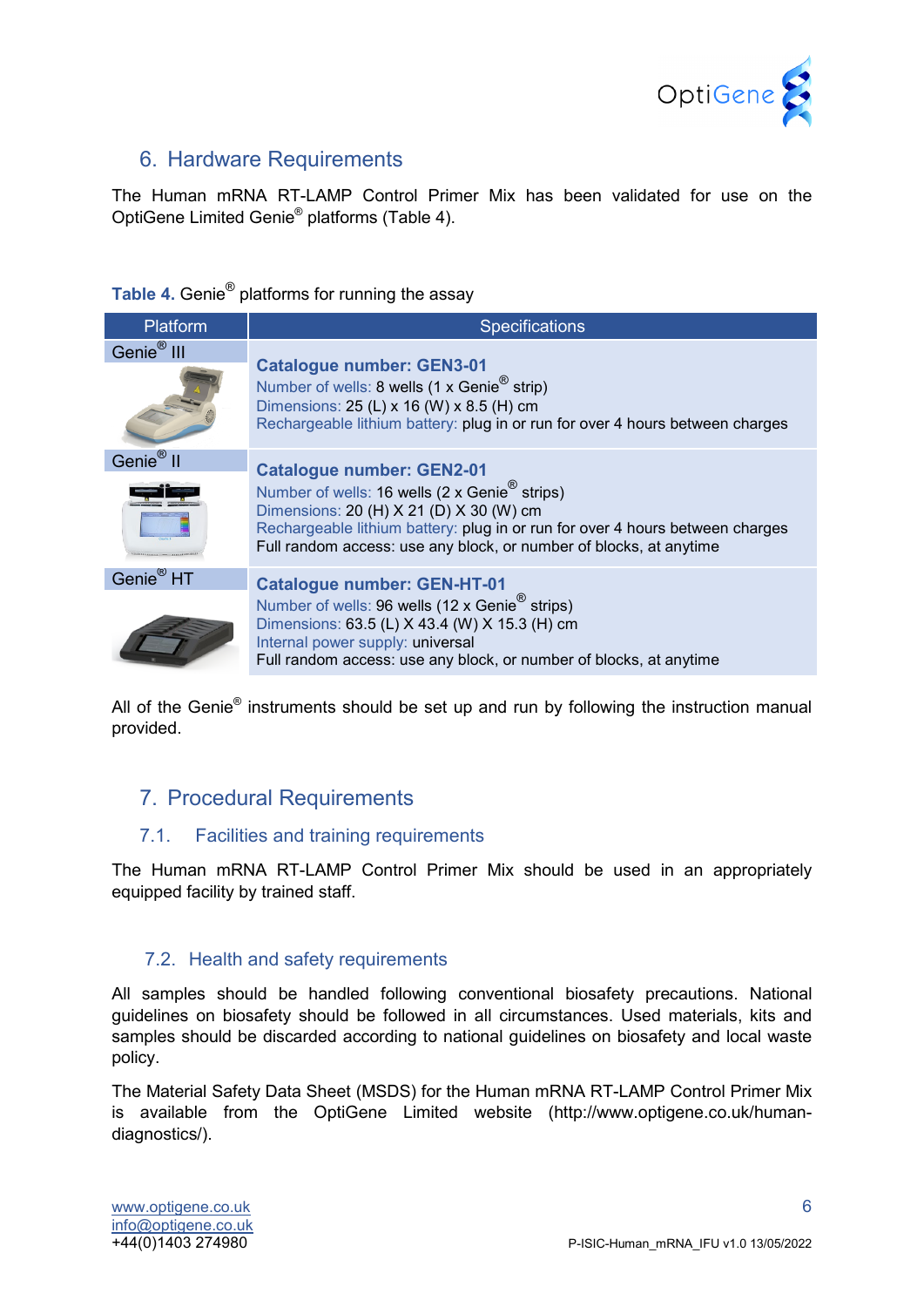

#### <span id="page-7-0"></span>7.3. Procedural requirements

- **Human mRNA RT-LAMP Control Primer Mix must be used as a stand-alone primer mix in an RT-LAMP reaction. It should NOT be added to other primer mixes or RT-LAMP reactions as an internal sample control.**
- Human mRNA RT-LAMP Control Primer Mix is supplied at the intended working concentration, it should not be diluted.
- Dedicated and separate working areas for RT-LAMP reaction set up, sample preparation, nucleic acid extraction and amplification are advised. It is good practice to have these in separate rooms. A unidirectional workflow should be implemented between these areas (Table 5).
- Each workspace should have its own dedicated supply of personal protective equipment (PPE) and equipment / reagents, which should not be shared with other spaces.

#### **Table 5.** Workspace requirements

| Space                   | <b>Details</b>                                                                                                                                                                                              |
|-------------------------|-------------------------------------------------------------------------------------------------------------------------------------------------------------------------------------------------------------|
| Clean workspace         | Preparation of reaction mixes.<br>Suitable for the preparation of RT-LAMP reaction mixes. Original<br>samples, RNA extracts, or post-amplification material must not be<br>handled or stored in this space. |
| RNA addition workspace  | Addition of RNA to reactions.                                                                                                                                                                               |
| Amplification workspace | Genie <sup>®</sup> amplification.                                                                                                                                                                           |

#### <span id="page-7-1"></span>8. Precautions for Users

#### <span id="page-7-2"></span>8.1. General precautions

- This product is intended for use by trained users only, such as laboratory technicians and laboratory trained health professionals, with molecular biology experience. Individuals should be trained to undertake the procedures stated in this booklet including analysis of results.
- National guidelines on biosafety should be followed in all circumstances.
- All components should be handled using standard laboratory nitrile gloves.
- For the extraction kit, consult the relevant MSDS from the supplier.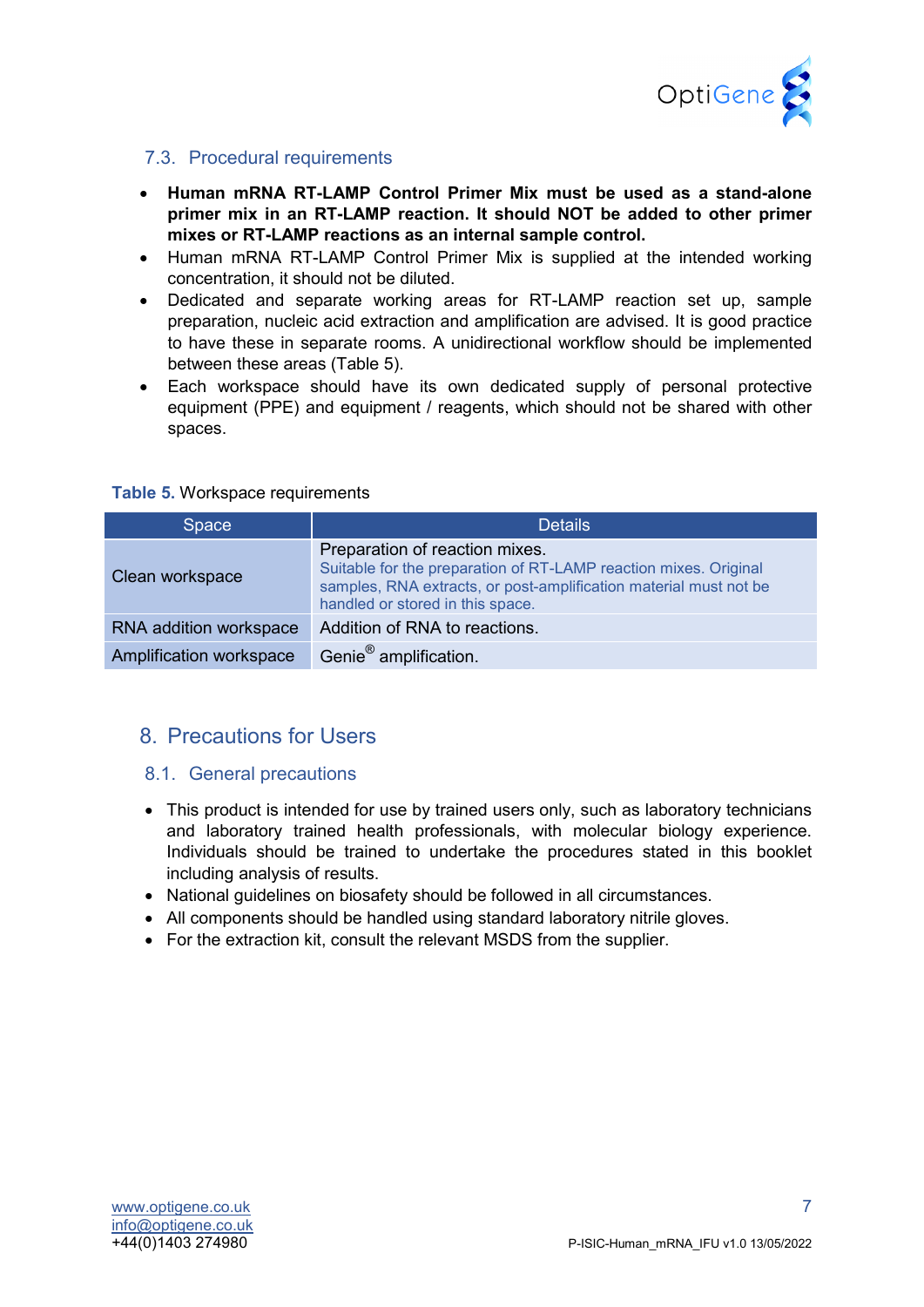

#### <span id="page-8-0"></span>8.2. Analytical precautions

- **We do not advise pre-mixing and storage of RT-LAMP Mastermix and Human mRNA RT-LAMP Control Primer Mix for more than 1 hour at 2°C to 8°C prior to starting reactions.**
- **Human mRNA RT-LAMP Control Primer Mix targets human ribosomal mRNA. Care should be taken when setting up assays to prevent self-contamination.**
- When in use, the time which components are at room temperature should be minimised.
- Repeated thawing and freezing of the Human mRNA RT-LAMP Control Primer Mix should be kept to a minimum and should not exceed 5 freeze-thaw cycles.
- After thawing (at 2°C to 8°C), Human mRNA RT-LAMP Control Primer Mix can be stored at 2°C to 8°C for up to one week.
- Before and after each run has been set up, work surfaces and equipment must be cleaned with a DNA/RNA degradation solution.
- RT-LAMP assays are highly sensitive and therefore easily contaminated. Consequently, workspaces must be frequently cleaned following local molecular workspace procedures.
- It is advisable to set up reactions in a PCR preparation hood.
- Ensure mixing of the Human mRNA RT-LAMP Control Primer Mix before use.
- **Post-amplification RT-LAMP reactions must NOT be opened.**
- Pipette tips must be barriered (filter tips) to prevent contamination.
- Use DNase/RNase-free disposable plastic ware and pipette tips.
- Care should be taken to avoid contamination of the kit components. Where contamination is suspected, the kit should be discarded as laboratory waste.
- Do not use Human mRNA RT-LAMP Control Primer Mix past the expiration date.
- If the protective packaging of the Human mRNA RT-LAMP Control Primer Mix is damaged upon receipt, please contact OptiGene Limited for instructions.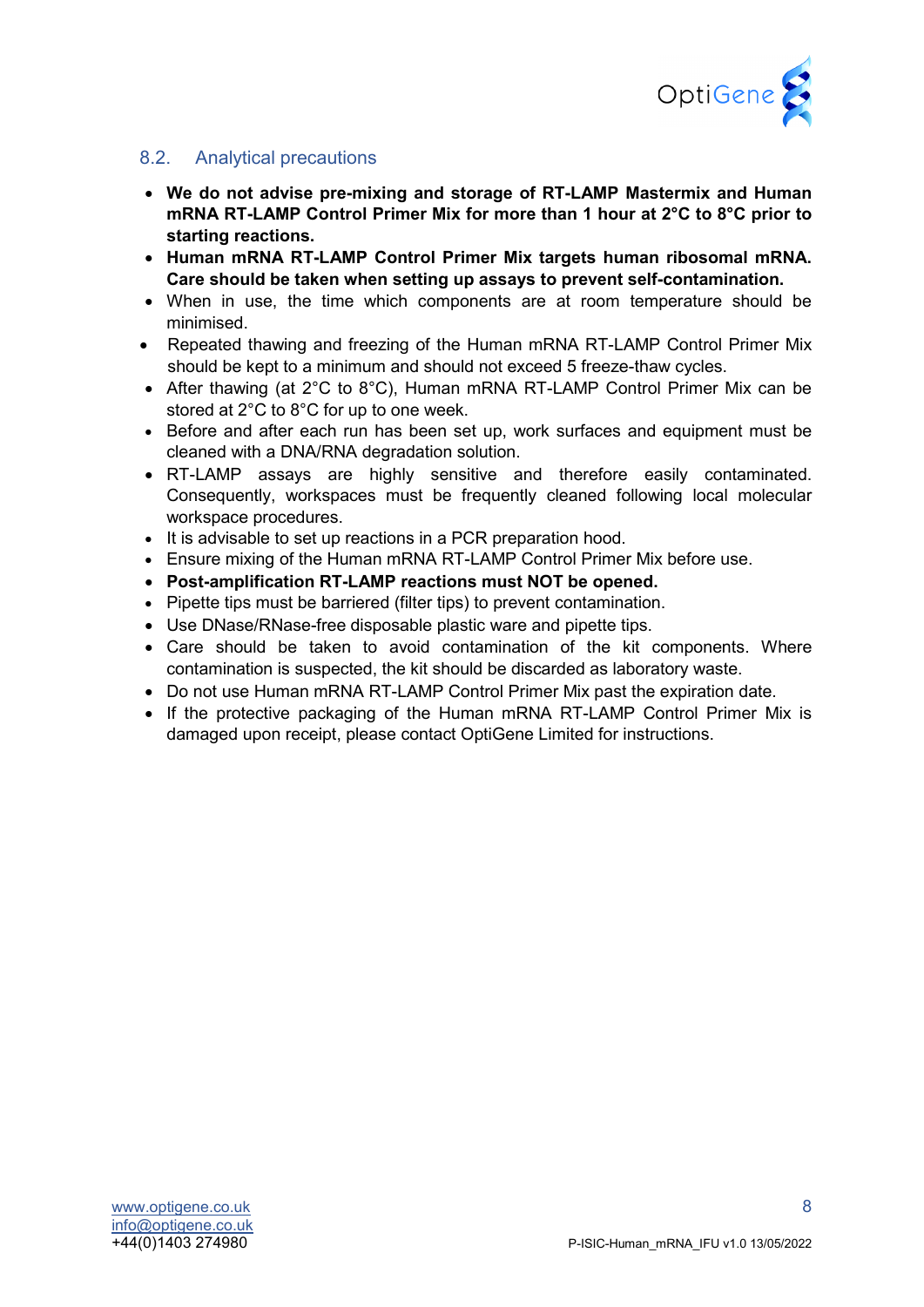

# <span id="page-9-0"></span>9. Human mRNA RT-I AMP Control Primer Mix Test Procedure

This protocol describes the procedure for the Human mRNA RT-LAMP Control Primer Mix as an inhibition and sample integrity control (ISIC) for RT-LAMP.

#### <span id="page-9-1"></span>9.1. Reaction mix preparation

#### In the clean workspace:

9.1.1. Wipe surfaces and pipettes with DNA/RNA degradation solution.

#### **9.1.2. Ensure the Human mRNA RT-LAMP Control Primer Mix and chosen RT-LAMP mastermix are well mixed (vortexed) before use.**

- 9.1.3. Prepare enough reaction mix for the batch of samples. Prepare the reaction mix as specified in Table 6. For example, if testing 20 samples, prepare enough reaction mix for these samples, plus extra for pipetting error.
- **NOTE: A fresh reaction mix should be prepared before each batch of samples is tested. The time between mixing of the Human mRNA RT-LAMP Control Primer Mix and RT-LAMP Mastermix and starting your reactions should be less than one hour. During this time, keep all reagents between 2°C to 8°C.**

#### **Table 6.** Reaction mix preparation

| Reagent                                   | Volume per reaction $(\mu\mathsf{I})$ |
|-------------------------------------------|---------------------------------------|
| <b>RT-LAMP Mastermix</b>                  | See IFU for chosen kit*               |
| 10X Human mRNA RT-LAMP Control Primer Mix | 2.5                                   |
|                                           | 20 ul                                 |

\*Note that depending on the RT-LAMP mastermix chosen, molecular grade water may be required to achieve the total reaction volume.

9.1.4. After briefly vortexing ( $\leq$  5 seconds), aliquot 20 µl of the prepared reaction mix into each required Genie® tube.

#### **NOTE: Pipette the reaction mix into Genie® strips in a pre-cooled block (2°C to 8°C), for example Genie® Strip Holders.**

9.1.5. Loosely close the Genie<sup>®</sup> tubes (ensuring they do not lock) and transfer to the sample addition workspace. If necessary, numerically label the end of the Genie<sup>®</sup> strips.

#### <span id="page-9-2"></span>9.2. Addition of extracted sample RNA to the Genie<sup>®</sup> strip

#### In the RNA addition workspace:

9.2.1. Add 5 µl of the extracted RNA sample to the appropriate reaction well(s) (to give 25 µl final volume). Close the lid(s) to the locked position.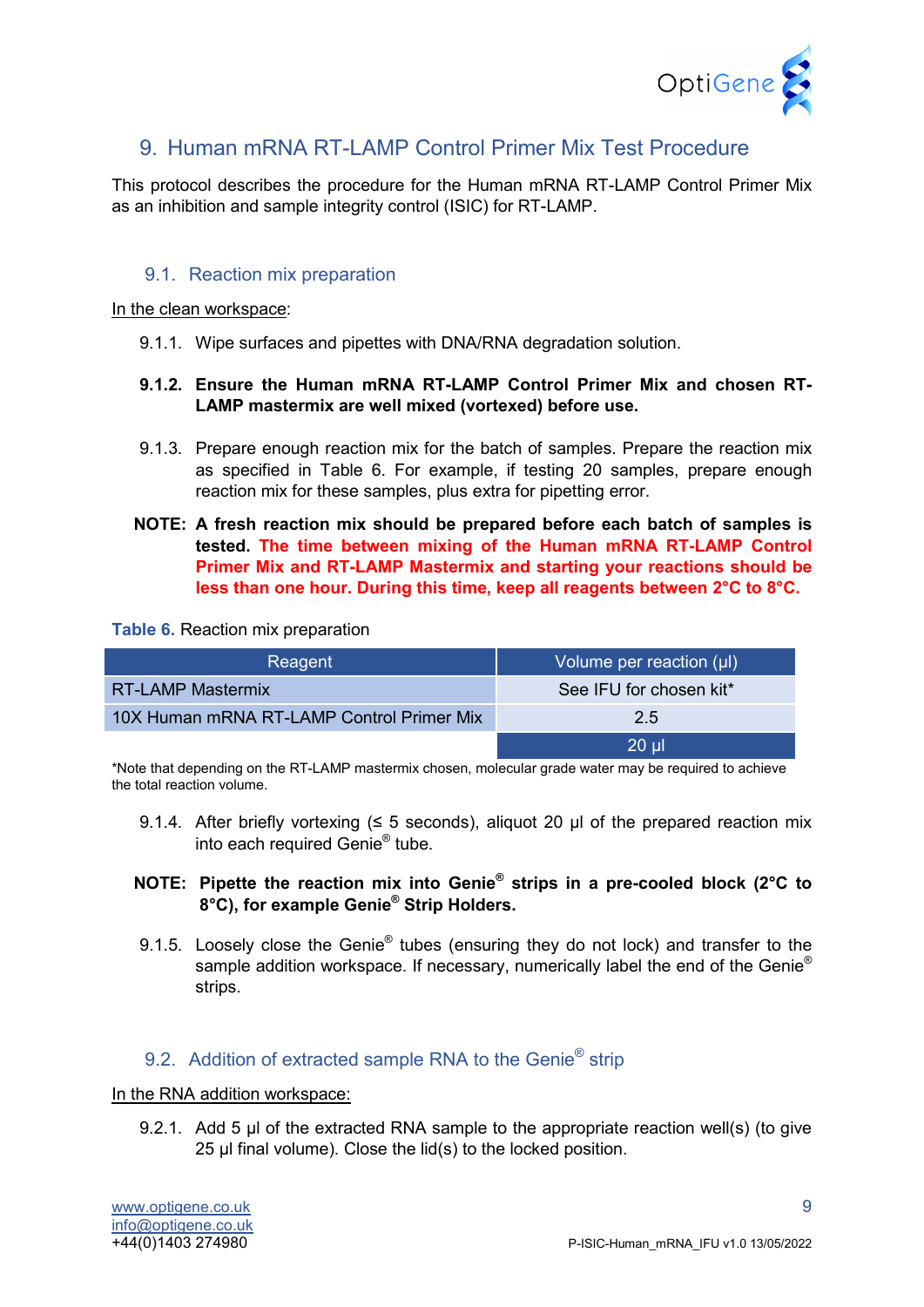

- 9.2.2. Ensure that reactions are well mixed (e.g. pulse vortex).
	- **CAUTION: Only open the lids of Genie® tubes for one sample at a time; keep the others loosely closed until required. Close to the locked position after addition of each individual sample. Samples should be added to reactions within a pre-cooled block (2°C to 8°C), for example Genie® Strip Holders.**

#### <span id="page-10-0"></span>9.3. Setting up the Genie<sup>®</sup>

Please refer to the instrument manual for full details. The Human mRNA RT-LAMP Control Primer Mix Genie® profile is available from the OptiGene Limited website (http://www.optigene.co.uk/human-diagnostics/).

In the amplification workspace:

- 9.3.1. Turn on the Genie<sup>®</sup> II/III or HT machine at the main switch and wait for the software to initialise.
- 9.3.2. Ensure that the reagents are at the bottom of the tubes and that there are no large bubbles, e.g. by pulse spinning in a Genie<sup>®</sup> Centrifuge ( $\leq 2$  seconds).
- 9.3.3. Load each Genie<sup>®</sup> strip into the chosen heat block.
- 9.3.4. Select the heat blocks required and the ISIC-Human mRNA profile (Figure 2). See Figure 3 for the RT-LAMP profile.



**Figure 2.** ISIC-Human mRNA profile on a Genie® HT instrument.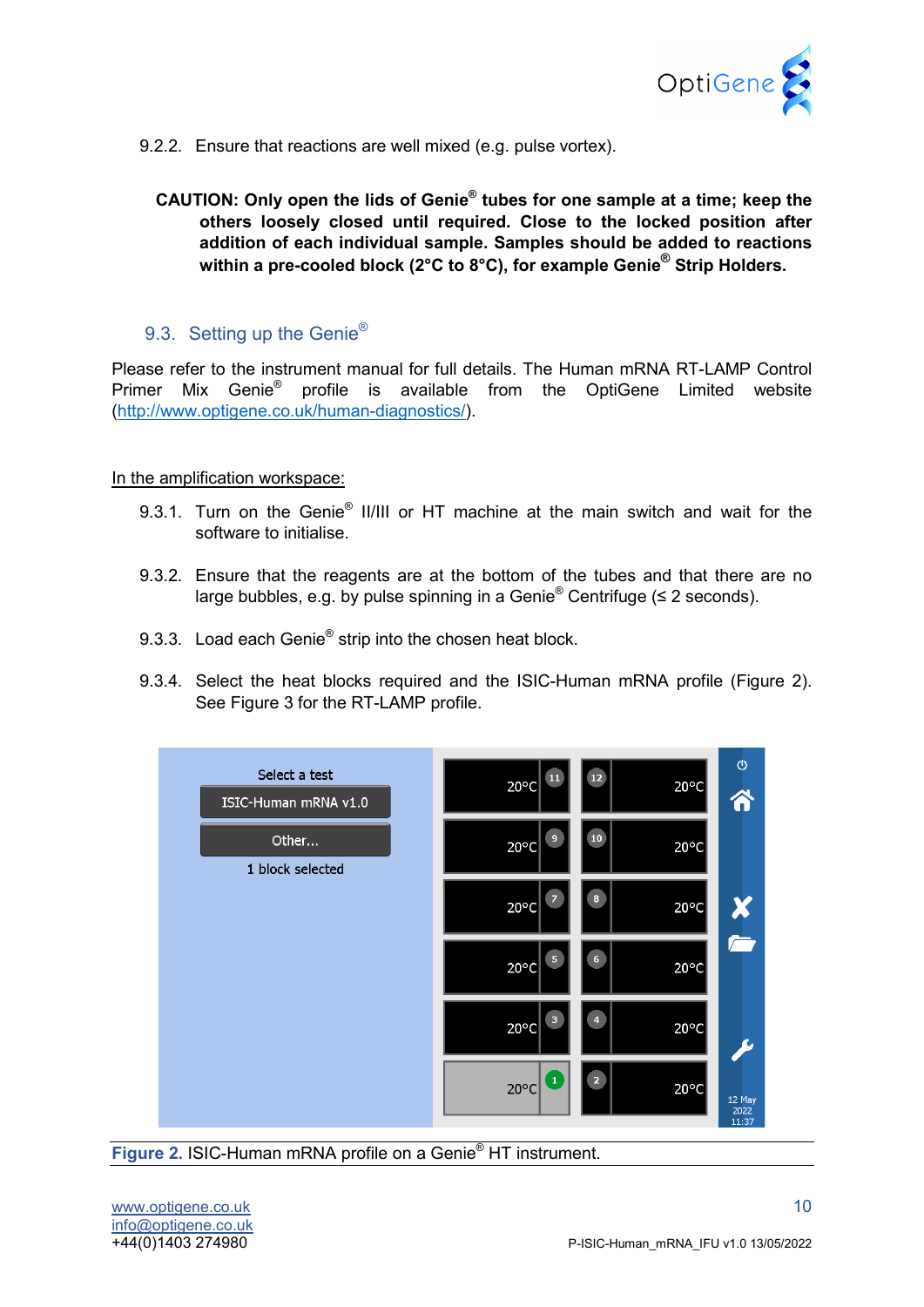



**Figure 3.** RT-LAMP profile. RT‐LAMP is performed at 65°C for 20 minutes. Following amplification, anneal curve analysis is used to confirm that the correct product has amplified (reactions are heated to 98°C for 1 minute, then cooled to 80°C, decreasing the temperature by 0.05°C/s).

- 9.3.5. Follow the screen's instructions, start the test and enter the relevant sample details for each Genie® tube.
- **NOTE: For the Genie® II and HT, heat blocks are random access and can be used independently of one another.**

#### <span id="page-11-0"></span>9.4. Interpretation of results

- 9.4.1. Genie<sup>®</sup> software will automatically analyse the results and report the sample(s) as positive (Human ribosomal mRNA detected) or negative.
- **NOTE: An algorithm on the Genie® platforms analyses both the amplification plot and the anneal temperature to determine positive and negative reactions. A positive is reported automatically if (i) the fluorescence level of the amplification plot rises above a defined threshold and (ii) the peak of the anneal first derivative is above a defined threshold and lies within a specified temperature range.**
- 9.4.2. The results of each run are automatically saved with a unique run number ID and are stored by day and month.
- **NOTE: For the Genie® HT, the last two digits after the hyphen represent the heat block that the run was performed on.**
- 9.4.3. To view the results of a previous run, press the 'file' icon and choose the date that the test was performed. Runs from that date will then be visible to view.

#### **Troubleshooting**

- If contamination is observed, determine where the contamination has occurred, then thoroughly clean the workspace before repeating the RT-LAMP run(s).
- The Human mRNA RT-LAMP Control Primer Mix indicates that sample processing has been performed correctly and that the sample is not inhibitory. A negative result may indicate errors in sample collection, sample processing, the presence of inhibitors or poor sample integrity.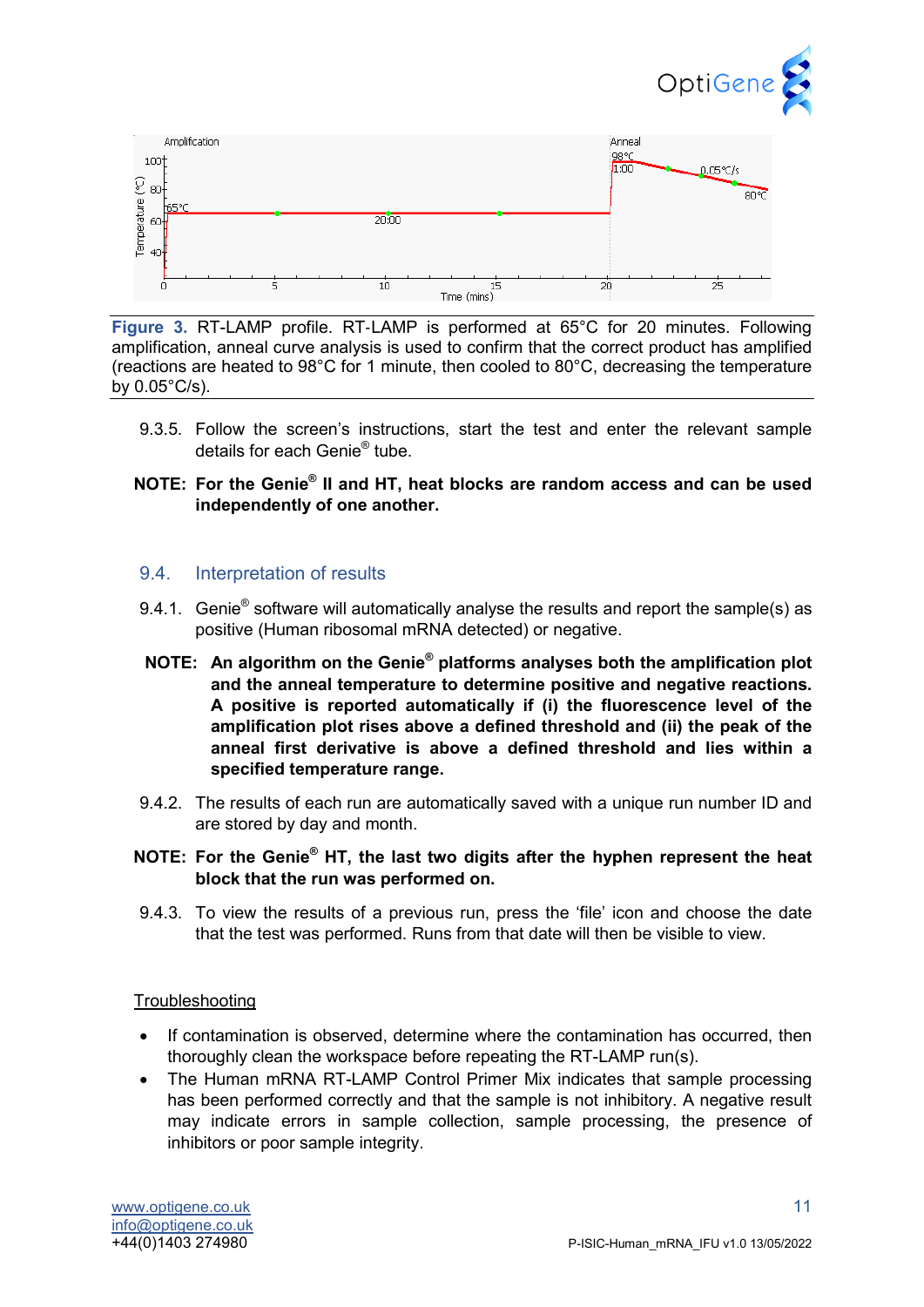

# <span id="page-12-0"></span>10. Limitations of the Test

- Human mRNA RT-LAMP Control Primer Mix has been validated for use with oropharyngeal / nasopharyngeal swab samples (using Sigma Virocult<sup>®</sup>, MW951S). In house validation should be performed if using a different sample type.
- Human mRNA RT-LAMP Control Primer Mix has been validated for use with nucleic acid extracted using the Maxwell<sup>®</sup> RSC Viral Total Nucleic Acid Purification Kit and Maxwell® RSC 48 Instrument (Promega UK Ltd., Southampton, UK). In house validation should be performed if using a different extraction kit.
- Assay validation has been performed using Genie<sup>®</sup> platforms only.
- Procedures in this IFU must be followed; any deviations may result in assay failure or cause erroneous results.
- Test quality is dependent on the quality of the sample.
- Very low levels of mRNA target, below the limit of detection, might be detected but results may not be reproducible.
- Interpretation of results should account for the possibility of false negative and false positive results (Table 7).

|  | <b>Table 7.</b> Potential causes of false negative and false positive results |  |
|--|-------------------------------------------------------------------------------|--|
|  |                                                                               |  |

| <b>False negative results</b>                                                   | False positive results                                                |
|---------------------------------------------------------------------------------|-----------------------------------------------------------------------|
| Improper handling and/or storage of<br>Human mRNA RT-LAMP Control Primer<br>Mix | Improper handling of Human mRNA RT-<br><b>LAMP Control Primer Mix</b> |
| Deviation from handbook protocol                                                | Deviation from handbook protocol                                      |
|                                                                                 | Contamination of workspaces                                           |
|                                                                                 | Opening of reactions post-amplification                               |

# <span id="page-12-1"></span>11. Quality Control

In accordance with GeneSys Biotech Ltd (ISO 9001:2015) Quality Management System, the Human mRNA RT-LAMP Control Primer Mix is tested against predetermined specifications to ensure consistent product quality. Quality control testing is performed using standard templates with results compared to previous lots.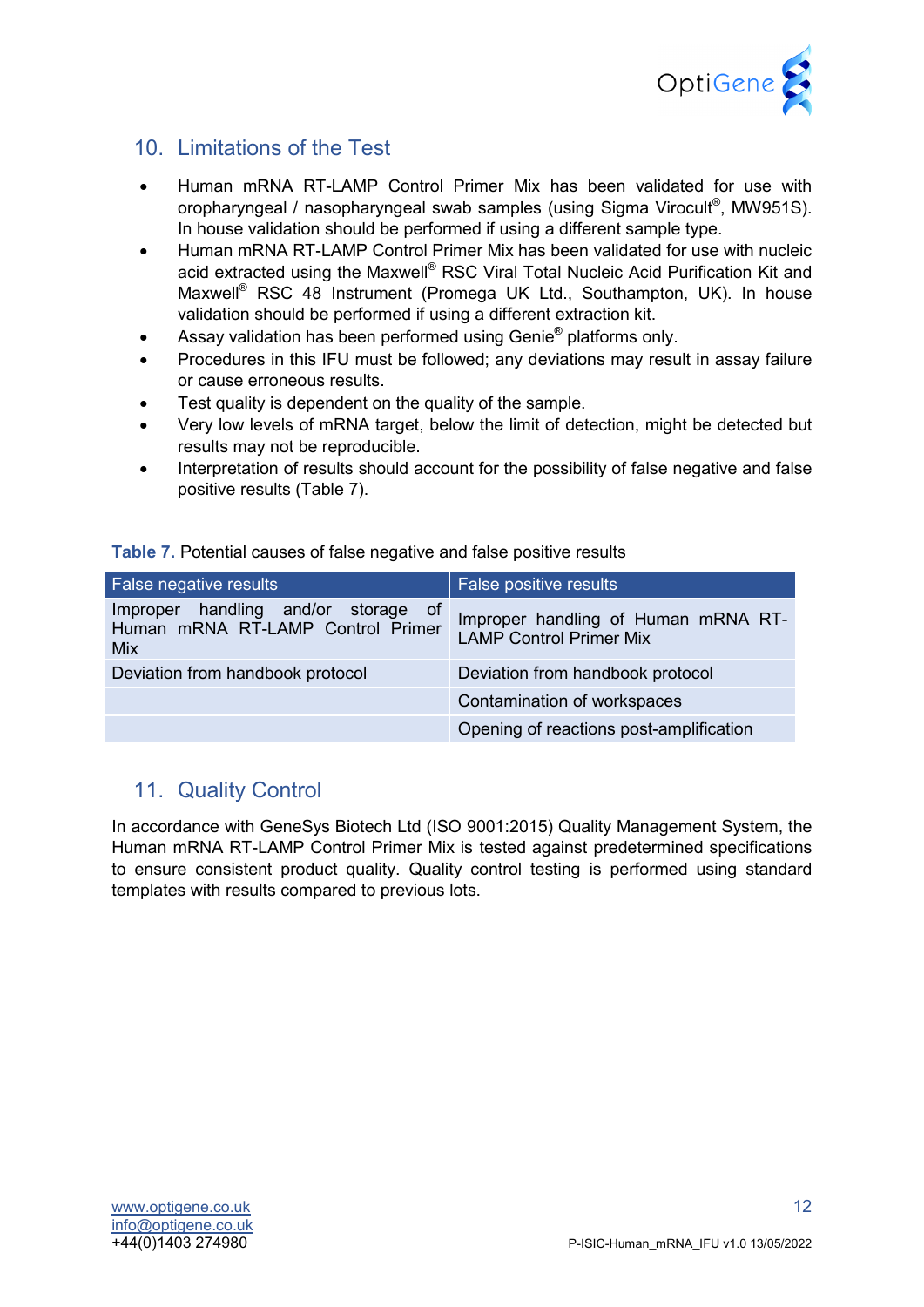

# <span id="page-13-0"></span>12. Performance Evaluation

Performance validation data for the Human mRNA RT-LAMP Control Primer Mix was generated at Hampshire Hospitals NHS Foundation Trust (HHFT) using Genie® platforms. Analysis was conducted using:

- OptiGene Ltd. RNA RT-LAMP Mastermix
- Sigma Virocult® oropharyngeal / nasopharyngeal swab (MW951S) samples (Medical Wire & Equipment, Corsham, UK)
- Maxwell<sup>®</sup> RSC Viral Total Nucleic Acid Purification Kit (AS1330) and Maxwell<sup>®</sup> RSC 48 Instrument (Promega UK Ltd., Southampton, UK)
- Genie<sup>®</sup> platforms
- 20-minute RT-LAMP amplification profile, with amplification time called at 10,000 fluorescence points

#### <span id="page-13-1"></span>12.1. Diagnostic sensitivity

Diagnostic sensitivity was calculated across a total of 183 oropharyngeal / nasopharyngeal swab samples (Table 8). For RT-LAMP, samples were performed in duplicate. Both RT-LAMP duplicate results were required to be positive for a sample to be considered positive. RT-LAMP results were compared to real-time RT-PCR (qRT-PCR) using the Primerdesign Precision® qPCR endogenous control (Cat no. EC-Human, Primer Design Ltd., UK).

**Table 8.** Overall sensitivity of Human mRNA RT-LAMP Control Primer Mix

| Diagnostic sensitivity for swabs                         |                                 |  |  |
|----------------------------------------------------------|---------------------------------|--|--|
| <b>Overall Diagnostic Sensitivity for</b><br>swabs (DSe) | 98.91 % (95% CI: 96.11 - 99.87) |  |  |
| .                                                        | .                               |  |  |

Samples were tested in singles using the qRT-PCR. For the statistics, it was assumed that the qRT-PCR results were correct. For RT-LAMP, samples were tested in duplicate. A sample is classed as positive when both of the RT-LAMP duplicates are positive.

The percentage of samples positive within certain RT-LAMP amplification time cut-offs was also calculated (Table 9).

**Table 9.** Sensitivity of Human mRNA RT-LAMP Control Primer Mix across different RT-LAMP cut-offs

| % Detection of samples within RT-LAMP amplification time cut-offs<br>(minutes:seconds) |                                 |  |
|----------------------------------------------------------------------------------------|---------------------------------|--|
| $\leq$ 10:00 minutes                                                                   | 95.63 % (95% CI: 91.57 - 98.09) |  |
| $\leq$ 15:00 minutes                                                                   | 97.81 % (95% CI: 94.50 - 99.40) |  |
| $\leq$ 20:00 minutes                                                                   | 98.91 % (95% CI: 96.11 - 99.87) |  |

Samples were tested in singles using the qRT-PCR. For the statistics, it was assumed that the qRT-PCR results were correct. For RT-LAMP, samples were tested in duplicate. A sample is classed as positive when both of the RT-LAMP duplicates are positive. To be classed within an amplification time bracket, both duplicates had to be within the given time.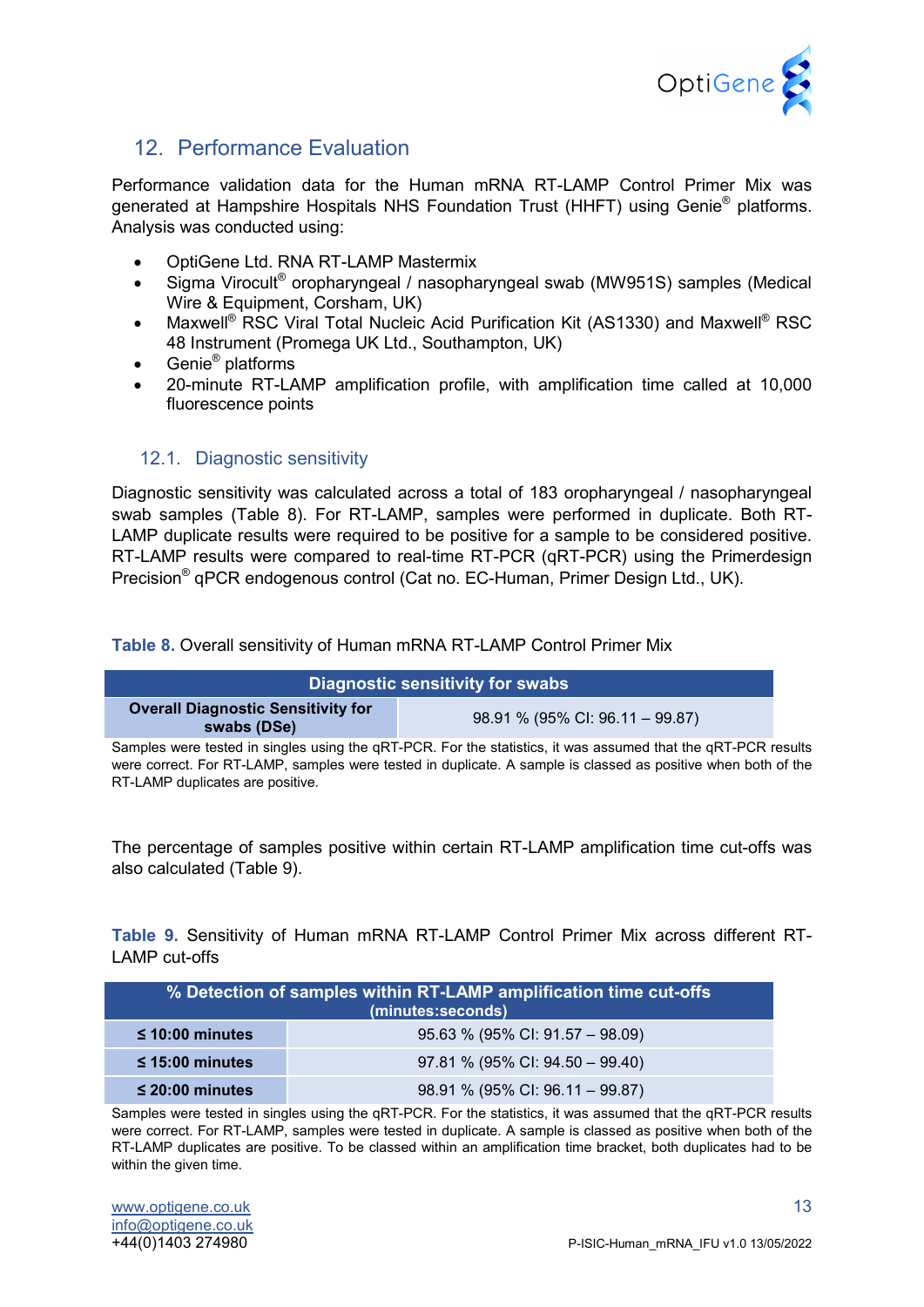

#### <span id="page-14-0"></span>12.2. Diagnostic specificity

Diagnostic specificity was calculated across 12 negative (un-used) oropharyngeal / nasopharyngeal swabs (Table 10). Viral transport medium was extracted from each sample and eight RT-LAMP replicates performed (for sample one, only six replicates were performed due to insufficient nucleic acid).

#### **Table 10.** Overall specificity of Human mRNA RT-LAMP Control Primer Mix

| Diagnostic sensitivity for swabs                         |                                  |  |
|----------------------------------------------------------|----------------------------------|--|
| <b>Overall Diagnostic Specificity for</b><br>swabs (DSp) | 98.94 % (95% CI: 94.21 - 99.97)* |  |

\*Of the 94 reactions performed in total, amplification was evident in one reaction.

#### <span id="page-14-1"></span>12.3. Repeatability and reproducibility

Repeatability and inter-operator reproducibility were measured by running eight replicates of three samples with three different operators (Table 11). Operators used the same RNA extraction for each sample. For each sample, 100% of the replicates were detected.

#### **Table 11.** Repeatability and inter-operator reproducibility

|                   | Mean time to positivity in minutes (% coefficient of variation)<br>[Mean anneal temperature <sup>o</sup> C] |              |              |                                         |
|-------------------|-------------------------------------------------------------------------------------------------------------|--------------|--------------|-----------------------------------------|
| Sample            | Operator 1                                                                                                  | Operator 2   | Operator 3   | Reproducibility<br>between<br>operators |
| Swab 1            | 07:43(1.75)                                                                                                 | 07:34 (2.86) | 07:23(3.05)  | 07:33(2.25)                             |
|                   | [87.10]                                                                                                     | [87.11]      | [87.04]      | [87.08]                                 |
| Swab 2            | 07:14(0.62)                                                                                                 | 07:11(1.16)  | 07:02 (0.96) | 07:09 (1.42)                            |
|                   | [87.08]                                                                                                     | [86.87]      | [87.07]      | [87.01]                                 |
| Swab <sub>3</sub> | 07:12(3.83)                                                                                                 | 07:32(3.51)  | 07:17 (2.04) | 07:20 (2.42)                            |
|                   | [86.87]                                                                                                     | [87.08]      | [87.04]      | [87.00)                                 |

Criteria for acceptance: (i) mean time to positivity does not vary more than 20% and (ii) the mean anneal temperatures are within +/- 1°C. Time to positivity (minutes:seconds).

Inter-platform reproducibility was measured by running eight replicates of three samples across three platforms (Table 12). The same RNA extraction was used for each sample across the three platforms. For each sample, 100% of the replicates were detected.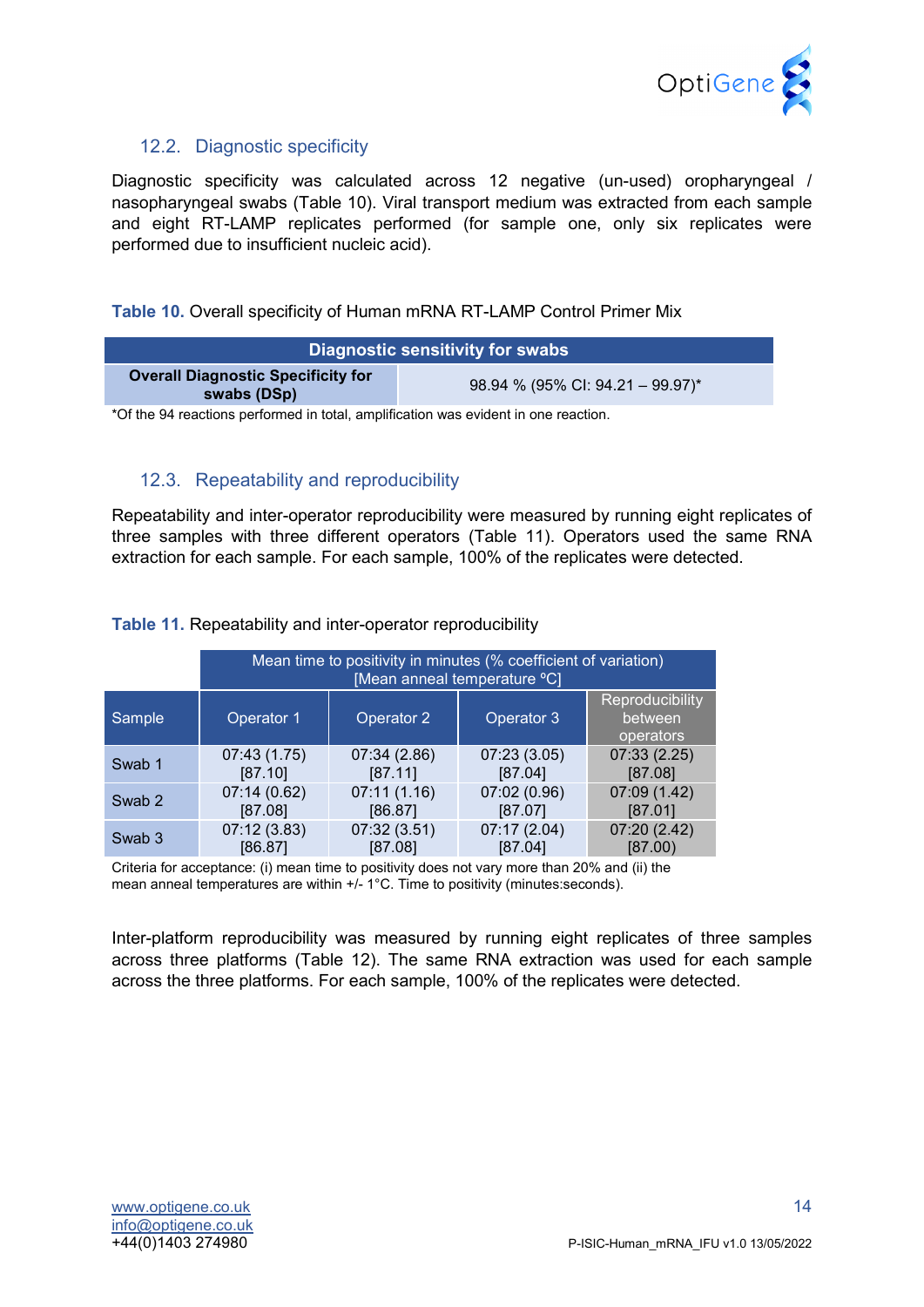

#### **Table 12.** Inter-platform reproducibility

|        | Mean time to positivity in minutes (% coefficient of variation)<br>[Mean anneal temperature] |                       |                        |                                         |
|--------|----------------------------------------------------------------------------------------------|-----------------------|------------------------|-----------------------------------------|
| Sample | Genie <sup>®</sup> HT                                                                        | Genie <sup>®</sup> II | Genie <sup>®</sup> III | Reproducibility<br>between<br>platforms |
| Swab 1 | 07:43(1.75)                                                                                  | 07:49 (1.46)          | 07:37 (3.02)           | 07:43 (1.23)                            |
|        | [87.10]                                                                                      | [86.72]               | [86.78]                | [86.87]                                 |
| Swab 2 | 07:14(0.62)                                                                                  | 07:23 (1.82)          | 07:13(1.10)            | 07:17 (1.34)                            |
|        | [87.08]                                                                                      | [86.78]               | [86.80]                | [86.89]                                 |
| Swab 3 | 07:12(3.83)                                                                                  | 07:31 (2.65)          | 07:33 (1.64)           | 07:25(2.53)                             |
|        | [86.87]                                                                                      | [86.70]               | [86.75]                | [86.77]                                 |

Criteria for acceptance: (i) mean time to positivity does not vary more than 20% and (ii) the mean anneal temperatures are within +/- 1°C. Time to positivity (minutes:seconds).

# <span id="page-15-0"></span>13. Technical Support

For technical support, please contact OptiGene Limited at:

Address: OptiGene Limited, Unit 5 Blatchford Rd, Horsham, West Sussex, RH13 5QR<br>Phone: +44(0)1403 274980 Phone: +44(0)1403 274980<br>Email: info@optigene.co.uk [info@optigene.co.uk](mailto:info@optigene.co.uk)

# <span id="page-15-1"></span>14. Trademarks

Genie® is a registered trademark of OptiGene Limited.

Virocult® is a registered trademark of Medical Wire & Equipment.

Maxwell<sup>®</sup> is a registered trademark of Promega.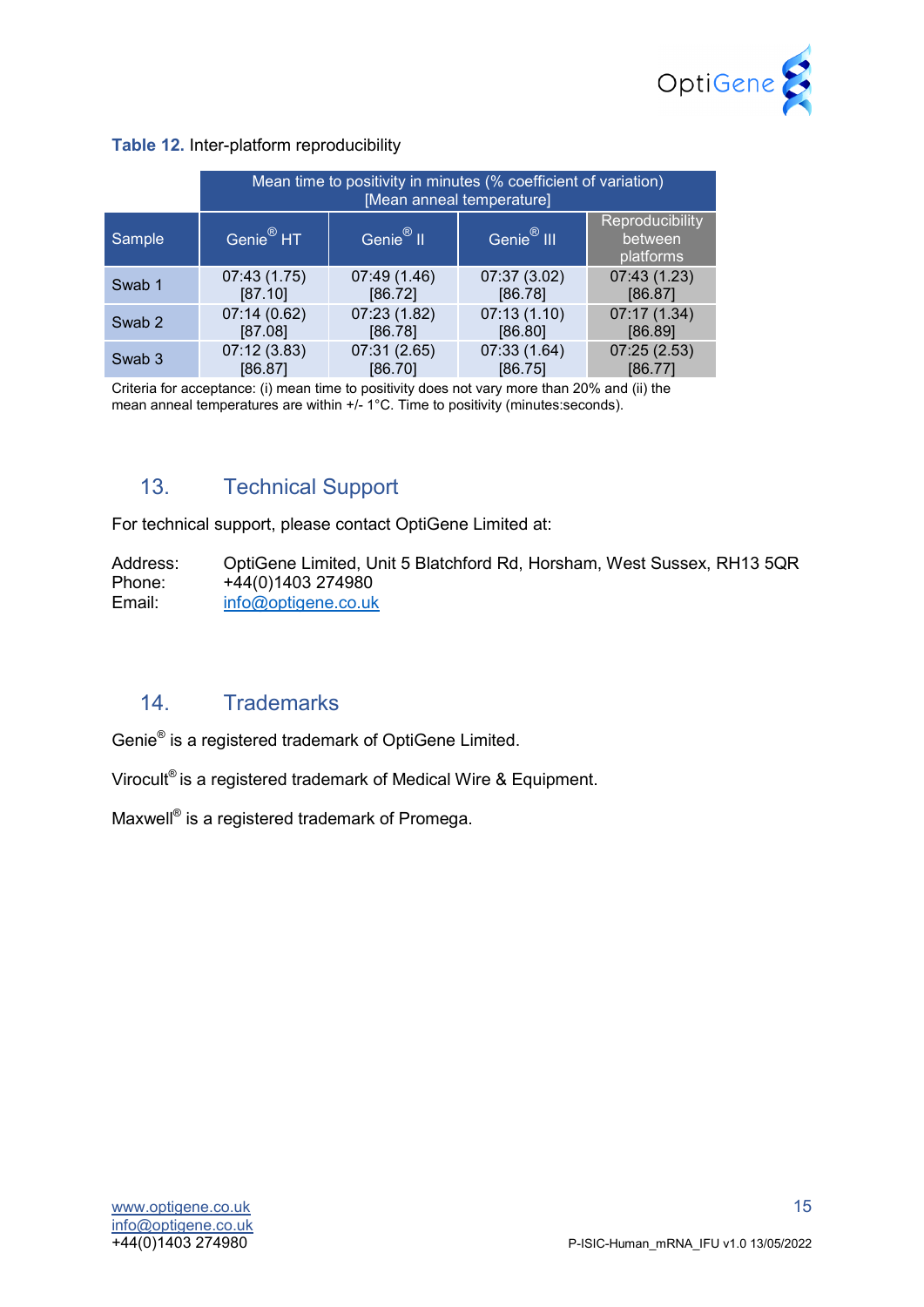

<span id="page-16-0"></span>

| $\mathsf{I} \cup \mathsf{I}$ | <b>LAPIGHQUUT VI UYIHDUIS</b>           |  |
|------------------------------|-----------------------------------------|--|
| Symbol                       | Explanation                             |  |
|                              | In vitro diagnostics                    |  |
|                              | Suffices for                            |  |
|                              | <b>Batch code</b>                       |  |
| <b>REF</b>                   | Catalogue number                        |  |
|                              | Manufacturer                            |  |
|                              | Use by date                             |  |
|                              | Consult electronic instructions for use |  |
|                              | Store at (temperature range)            |  |

# 15. Explanation of Symbols

# <span id="page-16-1"></span>16. Changes to the Instructions For Use

The Instructions for Use may be subject to small changes. Any new revisions of the IFU will be published on the OptiGene Limited Website, under a new version number with any changes highlighted in Table 13 [\(http://www.optigene.co.uk/human-diagnostics/\)](http://www.optigene.co.uk/human-diagnostics/).

#### **Table 13.** Version Changes

|      |            | Version Number   Publication Date   Summary of Changes |
|------|------------|--------------------------------------------------------|
| v1.0 | 13/05/2022 | N/A                                                    |